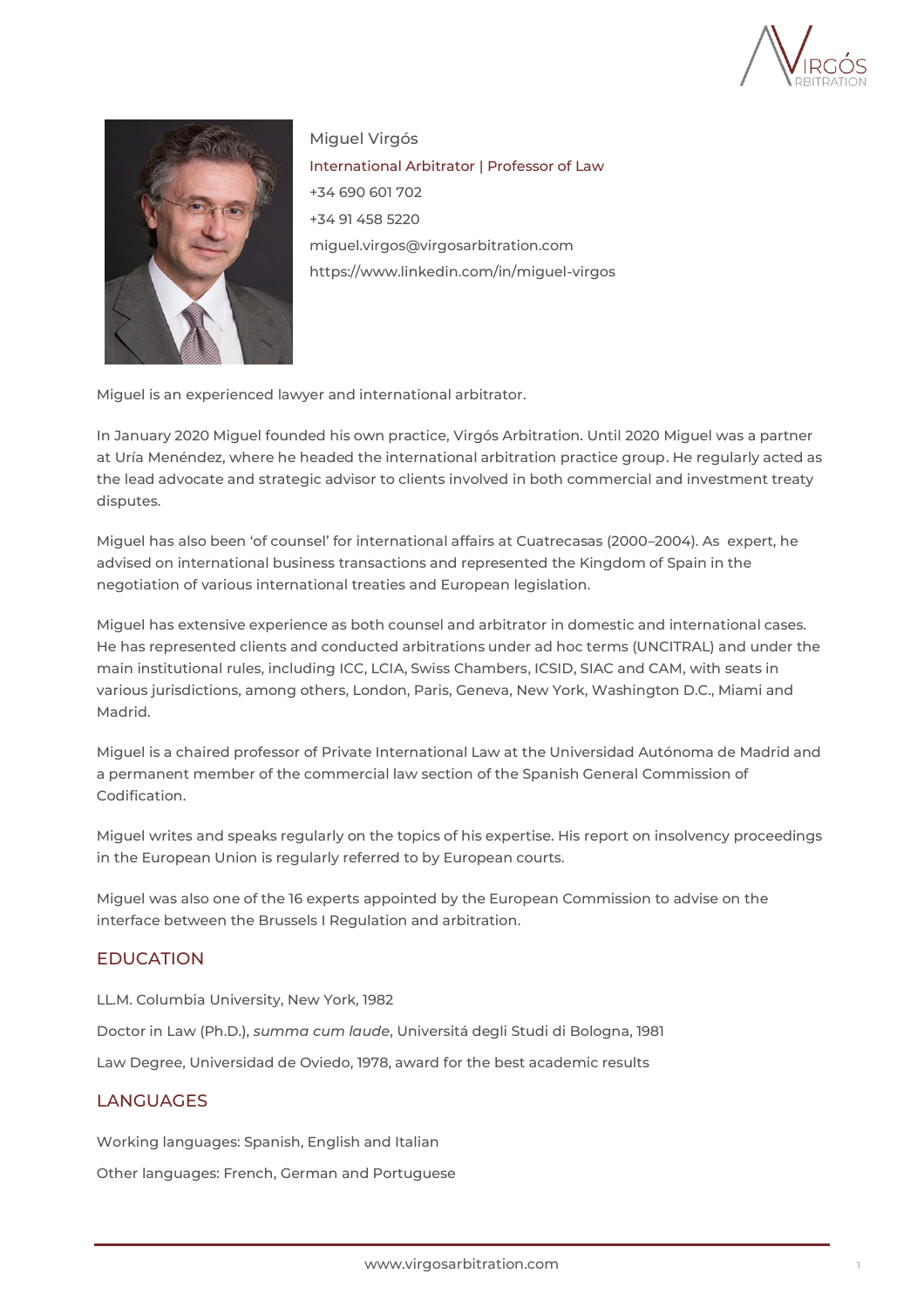

# **EXPERIENCE**

Miguel has ample experience as lead advocate and strategic advisor to clients involved in commercial and investment treaty disputes. He has been both counsel and arbitrator in domestic and international disputes conducted under major institutional rules involving multiple parties. His arbitration experience covers in particular Europe and Latin America in a broad range of business sectors such as:

- **Agency**
- Concessions
	- Construction projects
		-
	- Corporate acquisitions
- Defence
- Financial services
- Investment and investment protection
- Joint ventures
- Oil and gas
- Partnership disputes
- Power and energy
- Telecommunications
- **Utilities**

### ARBITRATOR (example cases)

Domestic arbitration: Spanish companies. Coorporate dispute. Sole Arbitrator Applicable law: Spanish | Seat: Madrid | Language: Spanish

Domestic arbitration: Spanish companies. Management services dispute. President Applicable law: Spanish | Seat: Madrid | Language: Spanish

Domestic arbitration: Spanish companies. Engenieering dispute. Sole Arbitrator Applicable law: Spanish | Seat: Madrid | Language: Spanish

ICC Arbitration: Mexican companies. Energy dispute. President of the Tribunal Applicable law: Mexican | Seat: Mexico City | Language: Spanish and English

ICC Arbitration: Italian company vs Cuban state-owned company. Mining dispute. President of the Tribunal Applicable Law: Cuban Law | Seat: Paris | Languages: Italian and Spanish

ICC Arbitration: Dutch company vs Panamanian and Colombian companies. Dredging dispute. President of the Tribunal Applicable Law: Panamanian Law | Seat: New York | Language: English

ICC Arbitration: Austrian and German companies vs Romanian company. Hydroelectric dispute. President of the Tribunal Applicable Law: Rumanian Law | Seat: Geneva | Language: English

ICC Arbitration: Spanish company vs Spanish company. Engineering dispute. President of the Tribunal Applicable Law: Spanish Law | Seat: Madrid | Language: Spanish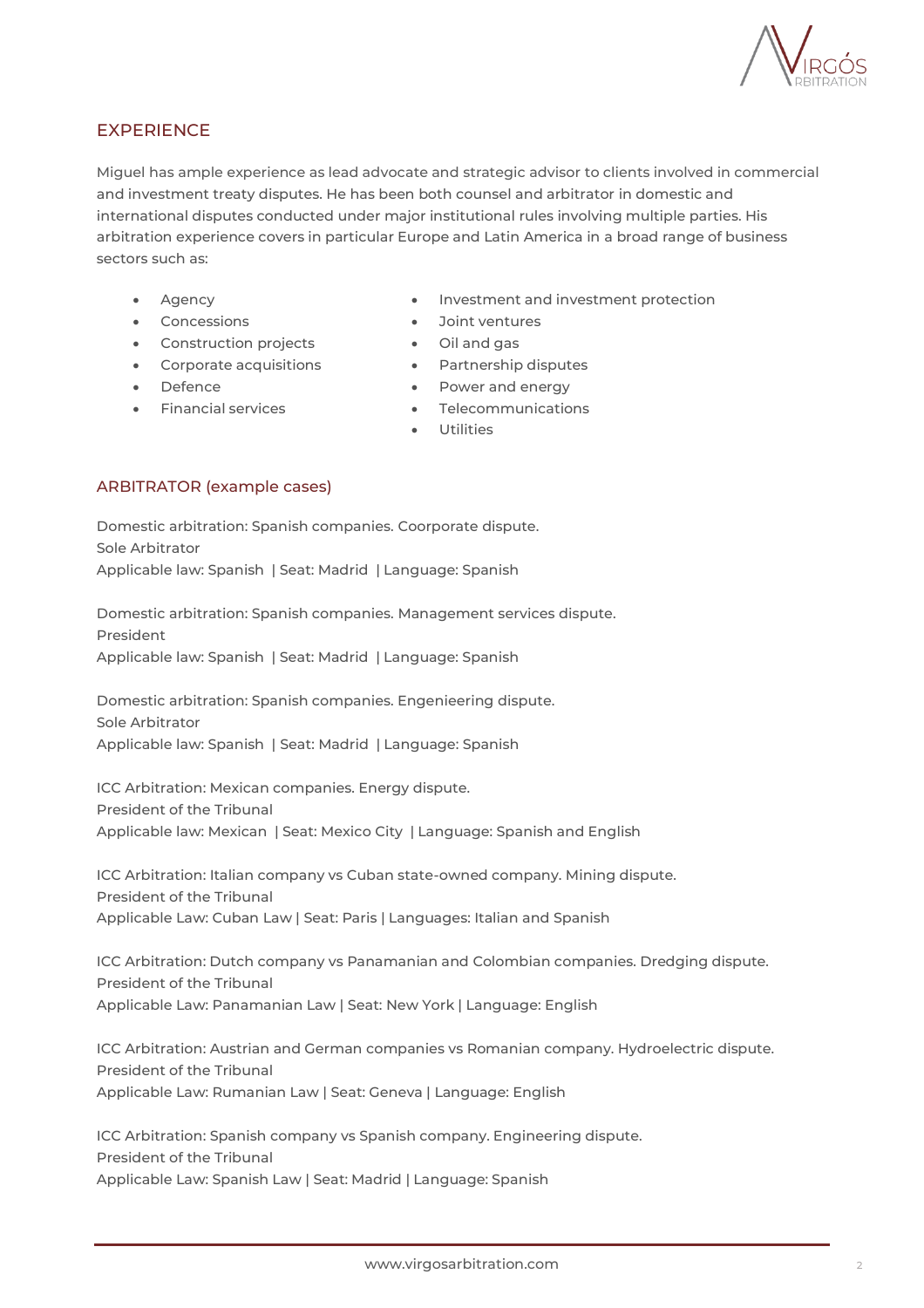

ICC Arbitration: Greek company vs Romanian company. Road Infrastructure dispute. Sole Arbitrator Applicable Law: Romanian Law | Seat: Bucharest | Language: English

ICC Arbitration: Swedish company vs Spanish company. Agency dispute. Co-arbitrator Applicable Law: Spanish Law | Seat: Madrid | Language: Spanish

ICC Arbitration: French company vs Spanish nationals. Company sale dispute. Co-arbitrator Applicable Law: Spanish Law | Seat: Madrid | Language: English

UNCITRAL Arbitration: British company vs consortium of German, French and Spanish companies. Telecommunications dispute. Co-arbitrator Applicable Law: Spanish Law | Seat: Geneva | Language: English

### COUNSEL (example cases)

Counsel in an ICC Arbitration between a Spanish utility company and an Italian oil and gas company concerning a long-term contract for the supply of liquefied natural gas. Applicable Law: Spanish Law | Seat: Paris | Language: English

Counsel in an ICC Arbitration between a Spanish manufacturing company and a Chilean company concerning a turn-key contract in the Middle East. Applicable Law: Italian Law | Seat: Paris | Language: English

Counsel in an ICC Arbitration between a Spanish construction and concession company and a French company concerning the sale and purchase of a Latin-American utility company. Applicable Law: Spanish Law | Seat: Geneva | Language: English

Counsel in an ICC Arbitration between a Spanish savings bank in financial distress and a Dutch company concerning their joint insurance business. Applicable Law: Spanish Law | Seat: Madrid | Language: Spanish

Counsel in an ICC Arbitration between a Spanish company, a Brazilian company and a US company concerning the sale and purchase of IT products. Applicable Law: Spanish Law | Seat: Madrid | Language: Spanish

Counsel in an ICC Arbitration between a Spanish company and a Kenyan bank concerning the payment of guarantees. Applicable Law: Kenyan Law | Seat: London | Language: English

Counsel in an ICC Arbitration between a Spanish manufacturing company and a Turkish company concerning a sale transaction. Applicable Law: Turkish Law | Seat: Geneva | Language: English

Counsel in an ICC Arbitration between two Spanish companies concerning a construction project in Ireland.

Applicable Law: Irish Law | Seat: Paris | Language: English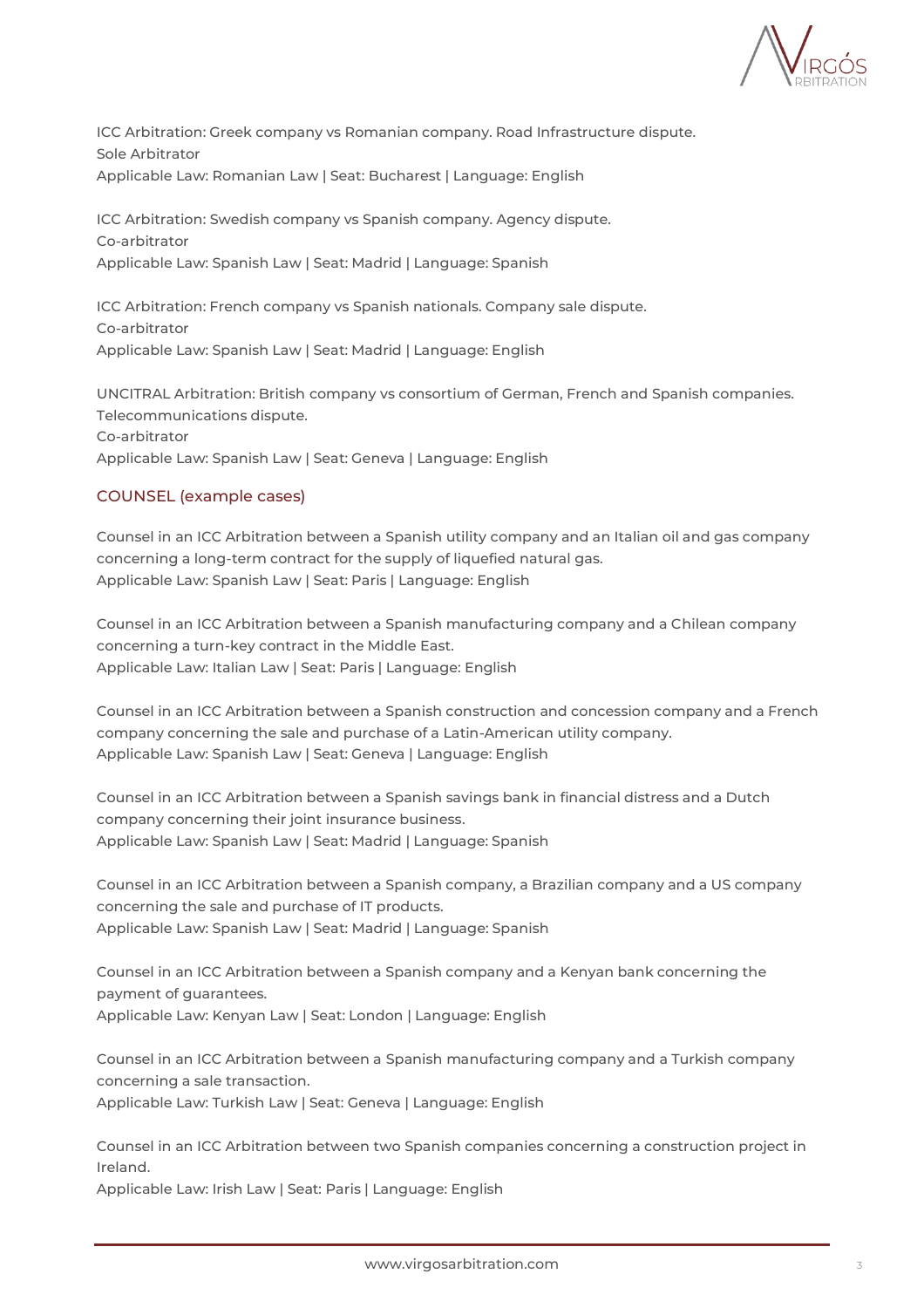

Counsel in an ICC Arbitration between a Spanish company and a UK company concerning the sale and purchase of an international group of companies. Applicable Law: Spanish Law | Seat: Madrid | Language: English

Counsel in an UNCITRAL Arbitration between two Spanish companies and an Algerian oil and gas state-owned company concerning a natural gas megaproject. Applicable Law: Algerian Law | Seat: Paris | Language: French

Counsel in an ICSID Arbitration between a Spanish company and the state of Argentina concerning the expropriation of an affiliate company. Applicable Law: International Law | Seat: Washington, D.C. | Language: Spanish

Counsel in an ICSID Arbitration between a Spanish company and the state of Guatemala concerning the tariff regulation of a utility company. Applicable Law: International Law | Seat: Washington, D.C. | Language: Spanish

Counsel in a LCIA Arbitration between a Spanish shipyard and a Mexican company concerning the overhauling of a sea platform. Applicable Law: English Law | Seat: London | Language: English

Counsel in a CAM multiparty Arbitration between US, Luxembourg and Spanish companies concerning a shareholders agreement and the control of an infrastructure company. Applicable Law: Spanish Law | Seat: Madrid | Language: Spanish

## EXPERT

## Legal opinions

As an expert, Miguel has written a number of legal opinions for both institutional clients and law firms regarding a variety of matters including contract law, bank and financial guarantees, insolvency law and protection of cultural property, among others. Example cases:

- Legal opinion on the international effects of Cuban expropriations on a worldwide trademark.
- Legal opinion on the validity of a financial set-off affecting the guarantee rights of a European bank in a Latin American country.
- Legal opinion on the validity of an arbitration agreement in spite of insolvency proceedings being opened against the debtor.
- Legal opinion on the international protection of copyrights in Spain.
- Legal opinion on the liabilities arising from an international oil spill affecting several countries.
- Legal opinion on the provision of financial services from a non-EU bank to clients in Spain.
- Legal opinion on the law applicable to interest rate swaps involving several jurisdictions.
- Legal opinion on the effects of Spanish insolvency proceedings on English proceedings regarding the contractual liabilities of the insolvent debtor.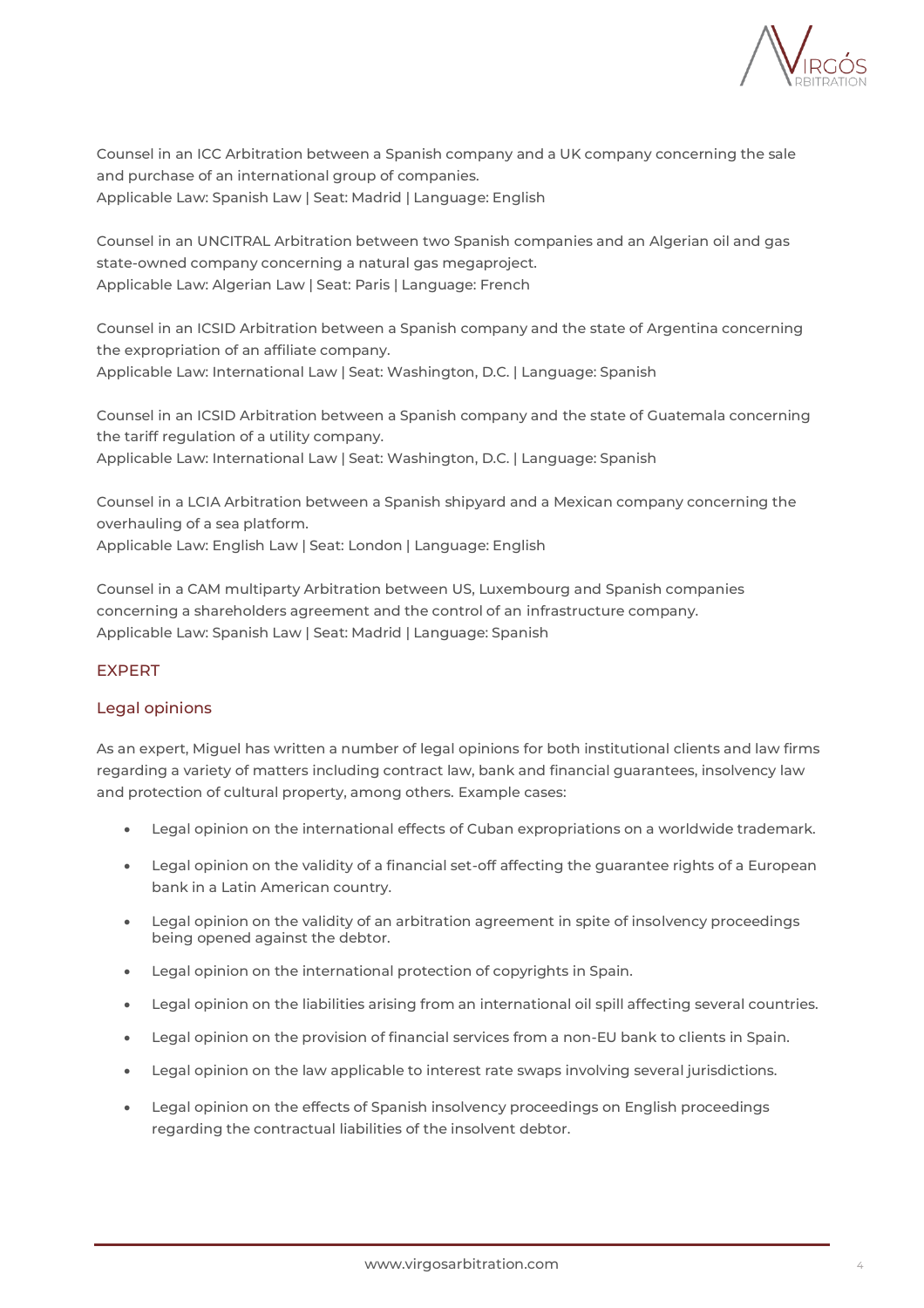

### Adviser to the State

Miguel has advised and represented the Kingdom of Spain in the negotiation of international treaties and European legislation. Example cases:

- The UNIDROIT Convention on Stolen or Illegally Exported Cultural Good (Rome, 24 June 1995).
- The EU Convention on Insolvency Proceedings.
- The 1346/2000 EU Regulation on Insolvency Proceedings.
- The Accession of the Kingdom of Spain and Republic of Portugal to the 1980 Rome Convention on the Law Applicable to Contractual Obligations and to the Protocols on its interpretation by the Court of Justice.
- The Accession of the Republic of Austria, Republic of Finland and the Kingdom of Sweden to the 1968 Brussels Convention on International Jurisdiction and Enforcement of Judgements in Civil and Commercial Matters and to the Protocol on its Interpretation by the Court of Justice.
- As a permanent member of the commercial law section of the Spanish General Commission of Codification, Miguel has participated in the review and drafting of multiple commercial law projects in contract, corporate and insolvency law related areas.

## ACKNOWLEDGEMENTS

### Legal Directories

Miguel has been ranked in the main independent legal directories such as:

- [Chambers & Partners 2021.](https://chambers.com/lawyer/miguel-virgos-global-2:342065) Miguel Virgós is ranked in both Global and Europe guides (Dispute Resolution – Spain and Most in Demand Arbitrators).
- [Leaders League 2021.](https://www.leadersleague.com/en/news/spain-s-best-arbitrators-2020) Miguel Virgós is ranked as Excellent in the ranking "Best Arbitrators Spain" (in 2021 and 2020 editions).
- [Who's Who Legal 2021](https://whoswholegal.com/miguel-virgos) ranks Miguel both as Global Leader (Arbitration) and National Leader (Iberia – Arbitration).
- [Legal 500 EMEA.](https://www.legal500.com/firms/10579-uria-menendez/10642-madrid-spain/lawyers/734953-miguel-virgos/) Miguel Virgós is included in the Hall of Fame as International Arbitration expert.
- [Best Lawyers 2021](https://www.bestlawyers.com/current-edition/Spain) names Miguel as the Best Lawyer in Madrid, Spain for Arbitration and Mediation (2021), and it also recognizes him in Arbitration and Mediation and Litigation lists.

### Awards

- Cruz de la Orden de San Raimundo de Peñafort, for his contribution to the participation of Spain in the European Union.
- European Legal Team of the Year 2014 (The British Legal Awards), for the international defence of REPSOL in the expropriation of its affiliate YPF by Argentina.

## **MEMBERSHIPS**

- American Society of International Law [\(ASIL\)](https://www.asil.org/)
- Asociación de Profesores de Derecho Internacional y Relaciones Internacionales ([AEPDIRI\)](http://www.aepdiri.org/)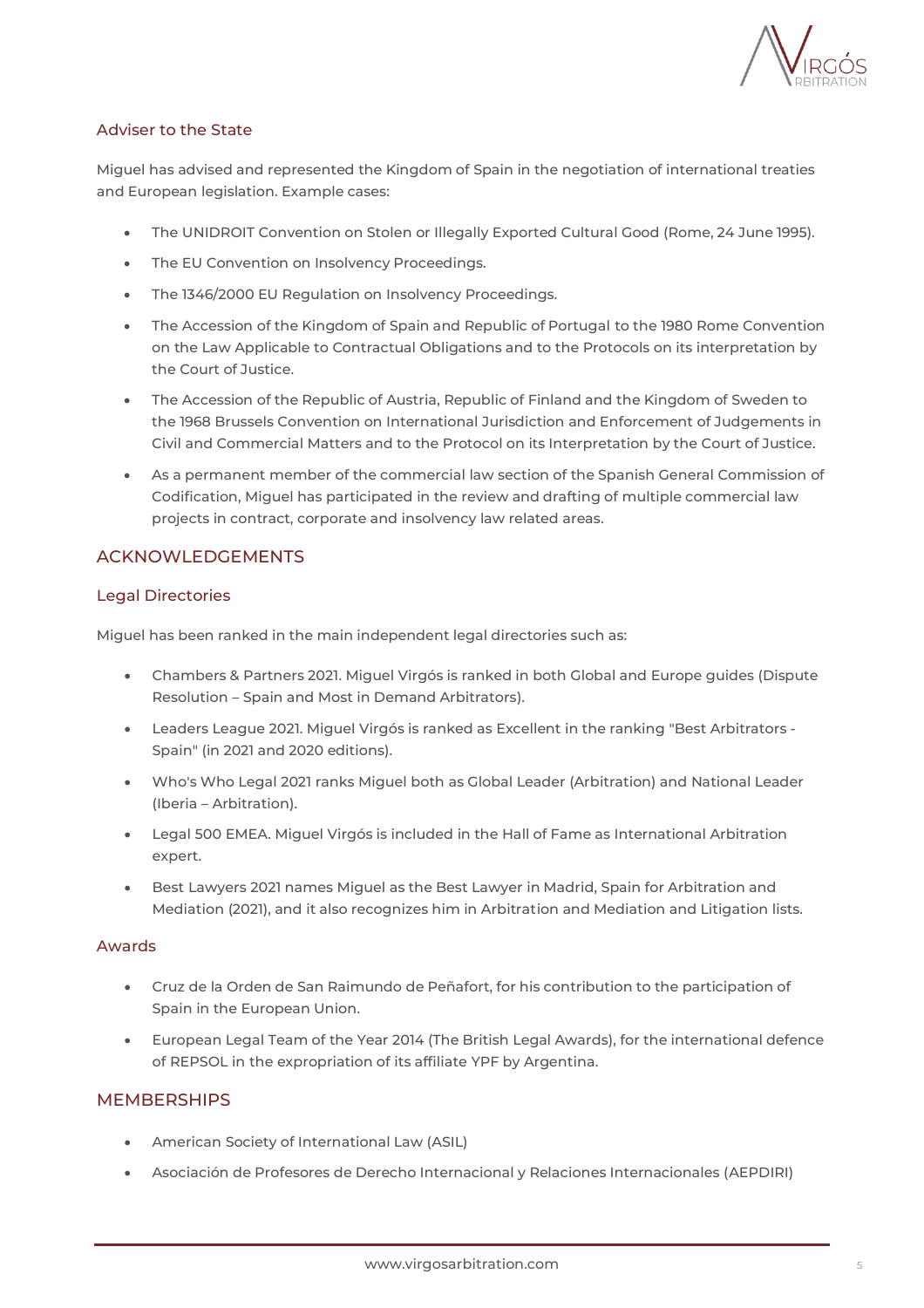

- Association Suisse de l'Arbitrage ([ASA\)](https://www.arbitration-ch.org/en/home/index.html)
- Club Español del Arbitraje ([CEA\)](https://www.clubarbitraje.com/)
- Madrid International Arbitration Center [\(MIAC\)](https://madridarb.com/en/)
- ICC [Commission](https://iccwbo.org/dispute-resolution-services/commission-on-arbitration-and-adr/) on Arbitration and ADR
- INSOL [International](https://www.insol.org/)
- ICC Institute of World [Business](https://iccwbo.org/dispute-resolution-services/professional-development/institute-world-business-law/) Law
- International Council for Commercial Arbitration [\(ICCA\)](https://www.arbitration-icca.org/)
- International Law Association [\(ILA\)](https://www.ila-hq.org/)
- London Court of International Arbitration [\(LCIA\)](https://www.lcia.org/)

### PUBLICATIONS AND SPEAKING ENGAGEMENTS

Miguel has written several legal treatises and articles in his areas of specialty, namely international litigation and arbitration, international trade and insolvency regulation. In addition, Miguel frequently speaks at conferences and seminars in Europe, North America and Latin America.

#### PUBLICATIONS (selection)

#### Books

- El Comercio internacional en el nuevo Derecho español de la competencia desleal. Madrid, 1993.
- The European Insolvency Regulation: Law and Practice, with F. Garcimartín. The Hague, 2004.
- El Trust y el Derecho Español. Madrid, 2006.
- European Communication & Cooperation Guidelines for Cross-border Insolvency, with B. Wessels. Nottingham | Paris, 2007.
- Derecho procesal civil internacional, litigación internacional, with F. Garcimartín. Madrid, 2007.
- Legislación básica de Derecho Internacional privado, with A. Borrás, N. Bouza and F. Garcimartín, Madrid, 29th ed., 2019.

#### Articles

- 'Los derechos de propiedad intelectual e industrial en el ámbito internacional (Art.10.4 CC and international treaties)' and 'Los contratos internacionales (Art. 10.5 and 10.6 and 1980 Rome Convention)', in Albaladejo / Díaz Alabart (eds), *Comentarios al Código civil y compilaciones forales*, Madrid, 1995, pp. 587ff and 769ff.
- 'Estado de origen versus Estado de destino: las diferentes lógicas del Derecho Internacional privado', in *Pacis Artes*, Libro homenaje al Prof. Julio D. Gónzalez Campos, Madrid, 2005, pp. 1787ff.
- 'El Convenio arbitral en el arbitraje internacional', *Actualidad Jurídica Uría Menéndez*, no. 14, Madrid, 2006, pp. 13ff.
- 'Spain as an Import Jurisdiction', *Chambers Client Report*, no. 15, London, 2006. p. 57.
- 'Del Exequátur de laudos extranjeros', in Martín/Hierro (eds), *Comentario a la Ley de Arbitraje*, Madrid, 2006, pp. 645ff.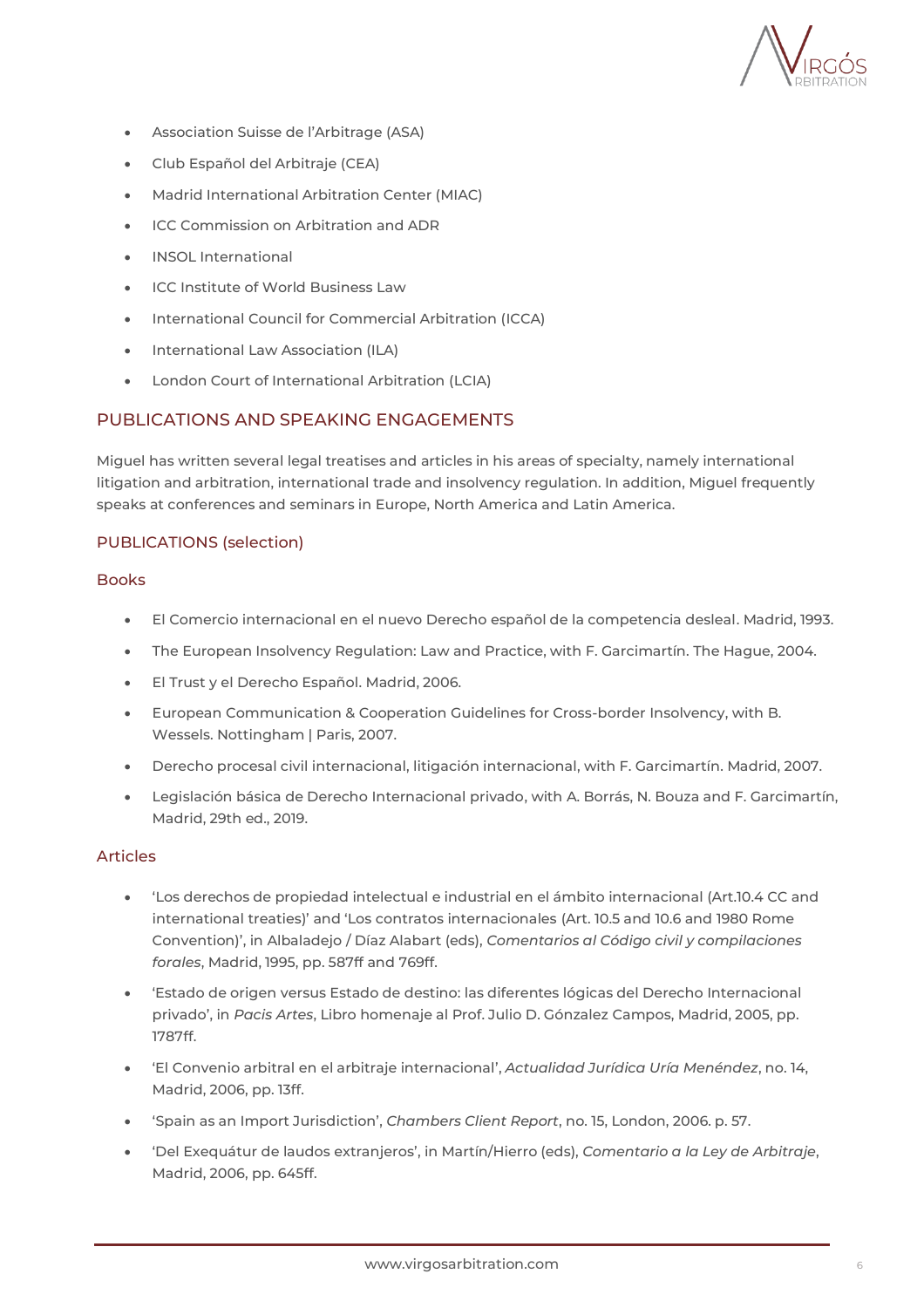

- 'Arbitraje comercial internacional y Convenio de Nueva York de 1958', *Actualidad Jurídica Uría Menéndez*, *Número homenaje al profesor D. Rodrigo Uría*, Madrid, 2006, pp. 21ff.
- 'Procedimientos alternativos de resolución de controversias y comercio internacional', *Anuario de la Facultad de Derecho de la Universidad Autónoma de Madrid*, no. 11, Madrid, 2007, pp. 70ff.
- 'El arbitraje en Latinoamérica: balance del año', *Actualidad Jurídica Uría Menéndez*, no. 19, Madrid, 2008, pp. 112ff.
- 'La mediación como alternativa', *Actualidad Jurídica Uría Menéndez*, no. 20, Madrid, 2008, pp. 21ff.
- 'Arbitration in Times of Insolvency', *Chambers Client Report*, no. 26, London, 2008, p. 5.
- 'El reconocimiento y ejecución de laudos arbitrales extranjeros', *Spain Arbitration Review*, Madrid, 2009, pp. 79ff.
- 'Una propuesta de ley de cooperación jurídica internacional en materia civil', in Díaz Fraile / Garcimartín / Heredia / Virgós, *Boletín Oficial de Información del Ministerio de Justicia*, no. 2143, Madrid, June 2012, pp. 1ff.
- 'Conditional Conflict of Laws Rules: A Proposal in the Area of Bank Resolution and Netting in Cross-border Scenarios', *International Corporate Rescue*, vol. 9, issue 2, Barnet (Hertfordshire), March 2012, pp. 91ff.
- 'Claims against Foreign States in the Courts of the Kingdom of Spain: a Roadmap', in González Beilfuss / Forner / Viñas (eds), *Entre Bruselas y La Haya*. *Estudios sobre la unificación internacional y regional del Derecho internacional privado*, Madrid, 2013, pp. 857ff.
- 'La eficacia de la protección internacional de las inversiones extranjeras', *Revista de Arbitraje Comercial y de Inversiones*, Madrid, 2014, pp. 655ff.
- 'Las reglas de Derecho internacional privado en el anteproyecto de Código Mercantil', in Bercovitz (ed.), *Hacia un nuevo Código Mercantil*, Cizur Menor (Navarre), 2014, pp. 655ff.
- 'La ley aplicable a las prendas sobre créditos, acciones o participaciones en los conflictos internos: paradojas y posibles soluciones', with F. Garcimartín, in Díez-Picazo (ed.), *Estudios jurídicos en homenaje al profesor José María Miquel*, Cizur Menor (Navarre), 2014, pp. 3675ff.
- 'El netting en escenarios internacionales de rescate y resolución de entidades de crédito', with F. Garcimartín, in García de Enterría (ed.), *Liber amicorum Juan Luis Iglesias*, Cizur Menor (Navarre), 2014, pp. 1119ff.
- 'Close-out netting, Insolvency and Resolution of Financial Institutions in the EU: A Conflict of Laws Analysis', with F. Garcimartín, in *Perspectives on International Insolvency Law*: *A Tribute to Bob Wessels*, The Hague, 2014, pp. 151ff.
- 'Articles 12 to 18', with F. Garcimartín, in Reinhard/Bork/Van Zwieten (eds), *Commentary on the European Insolvency Regulation*, Oxford, 2016, pp. 267ff.
- '60 años del Convenio de Nueva York de 1958 desde la perspectiva del Derecho español', *Spain Arbitration Review*, Madrid, 2019, pp. 27ff.
- 'Arbitration and Insolvency: instructions manual', *Almacén de Derecho*, 15 August 2021, read the article [here](https://almacendederecho.org/arbitraje-e-insolvencia-manual-de-instrucciones-y-iv) in Spanish).

### SPEAKING ENGAGEMENTS (selection)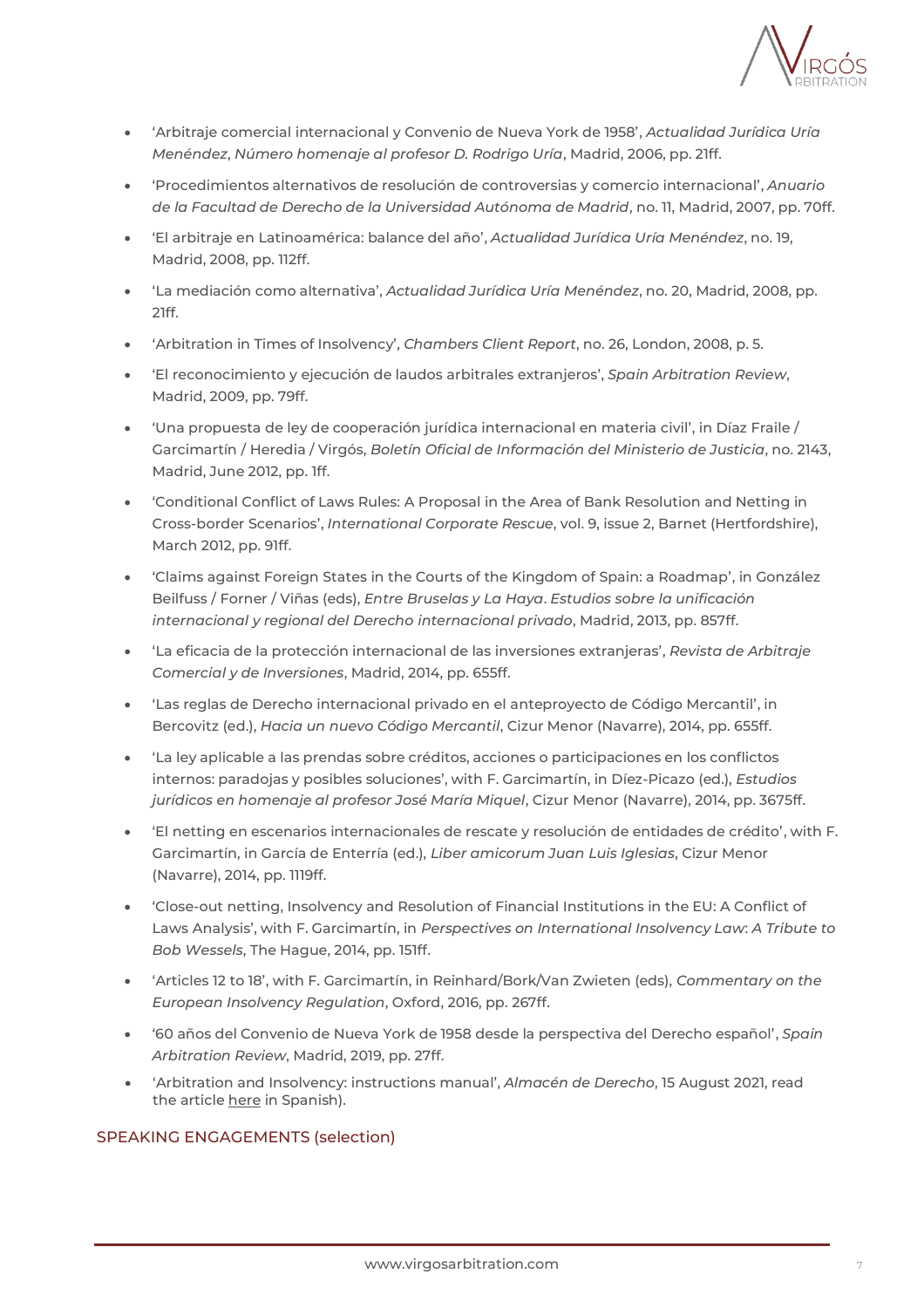

- Concursos Internacionales: Normas de Derecho Concursal Internacional. Influencia del Concurso de Empresas Extranjeras en España. I Congreso Nacional sobre Derecho Concursal, organized by Instituto de Empresa (IE), Valencia, 27 February 2009.
- Derecho Internacional Privado en la nueva Ley Concursal. Análisis del nuevo régimen jurídico. Colegio de Abogados de Madrid, Madrid, 17 March 2009.
- La reforma del Reglamento 44/2001 y el tratamiento del arbitraje en el marco comunitario. CEA and ILA (Spanish section) joint seminar, Madrid, 16 June 2009.
- Traslado internacional de domicilio social y fusiones transfronterizas. Uría Menéndez, Madrid, 3 July 2009.
- Sovereign Immunity in International Arbitration and Litigation. Joint Session of the Arbitration and Litigation Committees, IBA Annual Conference, Madrid, 4–9 October 2009.
- Ethics: International versus Local Standards in International Arbitration. ICC Miami Conference on International Arbitration, 3 November 2009.
- Reconocimiento de concursos extranjeros en España: la quiebra de Lehman Brothers. FIDE (Fundación para la Investigación sobre el Derecho y la Empresa), Madrid, 1 February 2010.
- El arbitraje en España: ¿termina de despegar? Congreso sobre Mediación y Arbitraje Nacional e Internacional: Perspectivas de Futuro. Universidad de La Rioja, 14 March 2011.
- La reforma del Reglamento comunitario Bruselas I. Seminario sobre Derecho Privado Comunitario. Colegio Notarial de Castilla - La Mancha y Consejo General del Notariado de España, Toledo, 1 April 2011.
- Derecho Internacional Privado en la Ley Concursal. El concurso transfronterizo. Colegio de Abogados, Madrid, 1 December 2011.
- Mediation in the Iberian Peninsula. Roundtable debate, Annual European Branch del Chartered Institute of Arbitrators, Madrid, 21 April 2012.
- Alternativas a la justicia ordinaria. Roundtable debate, Universidad Autónoma de Madrid, Miraflores de la Sierra, 24 July 2012.
- El árbitro designado por una parte en el arbitraje comercial internacional. VII Seminario Internacional del Derecho Internacional Privado, Universidad Complutense, Madrid, 12 April 2013.
- Argentina y las inversiones europeas: ¿por qué fallan los mecanismos de protección? Real Instituto Elcano, Madrid, 14 May 2013.
- European judicial cooperation: the new E-book on civil and commercial law. Conference presenting the e-Book in civil and commercial matters, Brussels, 9 October 2013.
- Un nuevo Código Mercantil para el comercio internacional. El Futuro Código Mercantil: El reto de la seguridad jurídica, la unidad y la igualdad en el mercado, FIDE, Madrid, 6 November 2013.
- Remedies and enforcement in arbitration. *International Arbitration Institute*, New York, 10 October 2014.
- El Derecho Internacional privado en el Anteproyecto de Código mercantil. Jornadas Claves Nuevo Código Mercantil, Madrid, 25 June 2014.
- Temas candentes en el arbitraje internacional. Universidad Autónoma de Madrid, Miraflores de la Sierra, 8 July 2014.
- La Unión Europea y el arbitraje. Roundtable debate, X Congreso Internacional del Club Español del Arbitraje: La Evolución del Arbitraje en la última década, Madrid, 9 June 2015.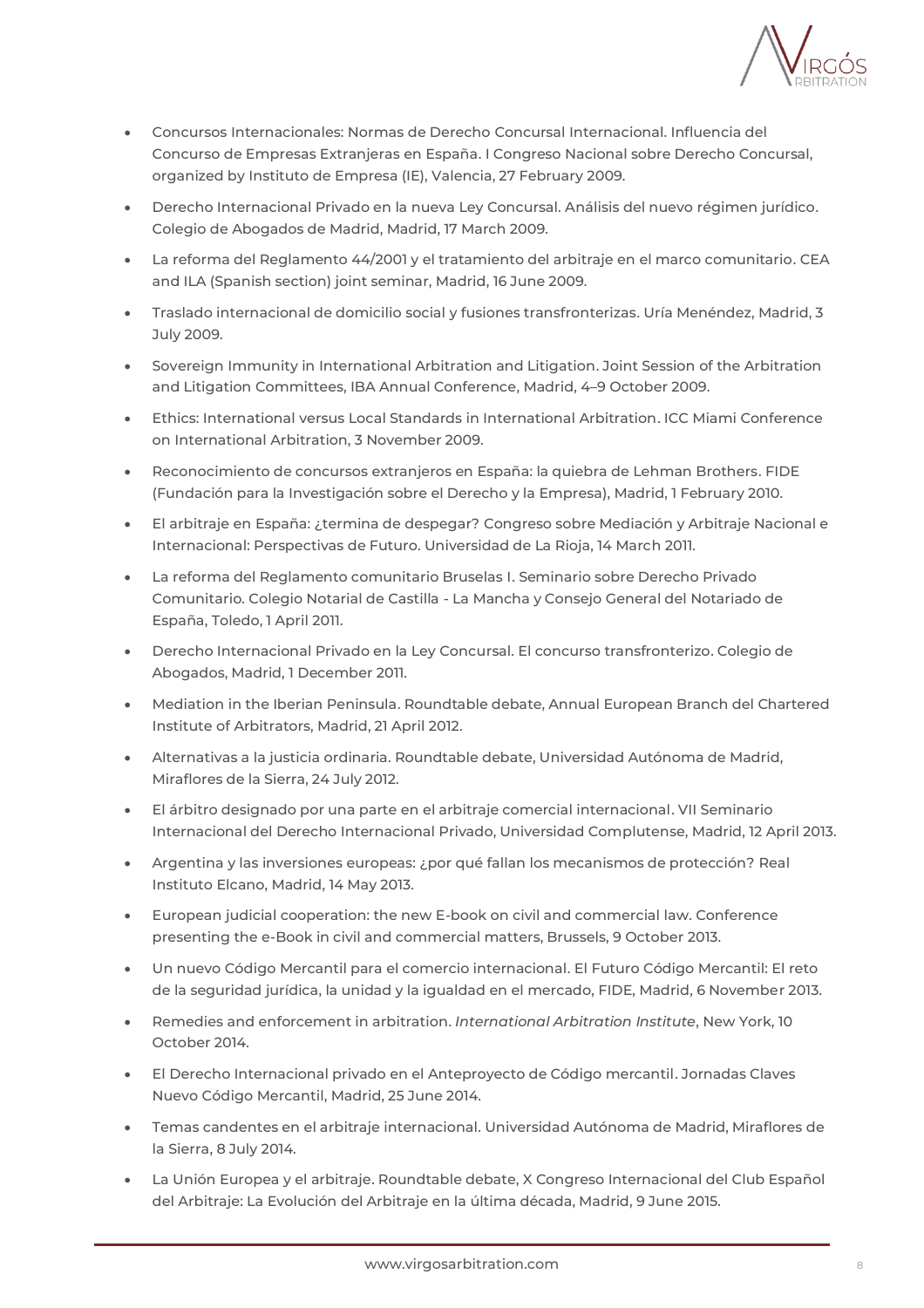

- El Centro Internacional para el Arreglo de Diferencia en materia de Inversiones entre Estados y nacionales de otros Estados. Curso de Verano de la Asociación Profesional de la Magistratura: Justicia en el mundo globalizado, San Lorenzo de El Escorial, 24 July 2015.
- Reconocimiento y ejecución de la nueva Ley de Cooperación Jurídica Internacional. Foro de Arbitraje y Litigación, FIDE, Madrid, 24 November 2015.
- 'Dispute Boards' en Los Métodos Alternativos de Resolución de Controversias. Roundtable debate, CEA and ICC joint Seminar, Madrid, 22 January 2016.
- Reformas del Derecho Internacional Privado Español de 2015. Roundtable debate, X Seminario internacional de Derecho internacional privado, Universidad Complutense, Madrid, 14 April 2016.
- Algunos retos pendientes del arbitraje de inversiones. II Congreso de Derecho Económico Internacional y de los negocios internacionales: El nuevo escenario de los Tratados de comercio e inversiones en la Unión Europea, Universidad Complutense, Madrid, 13 May 2016.
- Visión global del proceso de reforma. Congreso La Reforma del Sistema de Poscontratación en los Mercados de Valores. Madrid, 26 May 2016.
- Eficacia internacional de los mecanismos de protección de inversiones. I Congreso de Derecho Económico Internacional y de los Negocios Internacionales: Nuevas Perspectivas Jurídicas de las Transacciones Euroamericanas, Universidad Complutense, Madrid, 5 June 2016.
- Procedimientos concursales y Arbitraje comercial internacional. Discussant, Seminario Permanente de Arbitraje, Centro Internacional de Arbitraje, Mediación y Negociación (CIAMEN), Instituto Universitario de Estudios Europeos, Madrid, 27 October 2016.
- The ICC Commission Report on Financial Institutions and International Arbitration. International Chamber of Commerce, Panama, 8 February 2017.
- Hacia un arbitraje más eficiente: El Rol del Asesor In-House. Philippi Prietocarrizosa Ferrero DU & Uría, Lima, 8 March 2017.
- Las distintas aproximaciones a la valoración de daños. X Conferencia de Arbitraje Internacional, Centro de Arbitraje y Mediación, AMCHAM Quito and Instituto Ecuatoriano de Arbitraje IEA, Quito, 9–10 March 2017.
- La insolvencia transfronteriza en el sector marítimo. Congreso Nacional 2017. Problemas actuales en la legislación y la litigación marítimas, Asociación Española de Derecho Marítimo, Madrid, 15 June 2017.
- La interpretación de los tratados internacionales. Interpretación de las normas de derecho interno y de los tratados internacionales. ¿Son los mismos criterios o son mundos separados? Congreso del Club Español del Arbitraje, Madrid, 19 June 2017.
- El futuro del arbitraje de inversión. Foro de Arbitraje y Litigación, FIDE, Madrid, 20 November 2017.
- Disclosure and Discovery. Cravath, Swaine & Moore LLP, Summit on Global Dispute Resolution, New York, 25 April 2018.
- El papel de los tribunales en el arbitraje comercial internacional. III Seminario sobre Derecho Mercantil Internacional, Cámara de Comercio de la República de Cuba and Corte Cubana de Arbitraje Comercial Internacional, Havana, 5–6 June 2018.
- Eficiencia y calidad en el arbitraje comercial internacional. Roundtable debate, Quinta Conferencia Internacional para una Comunidad Euro-Mediterránea de Arbitraje Internacional,